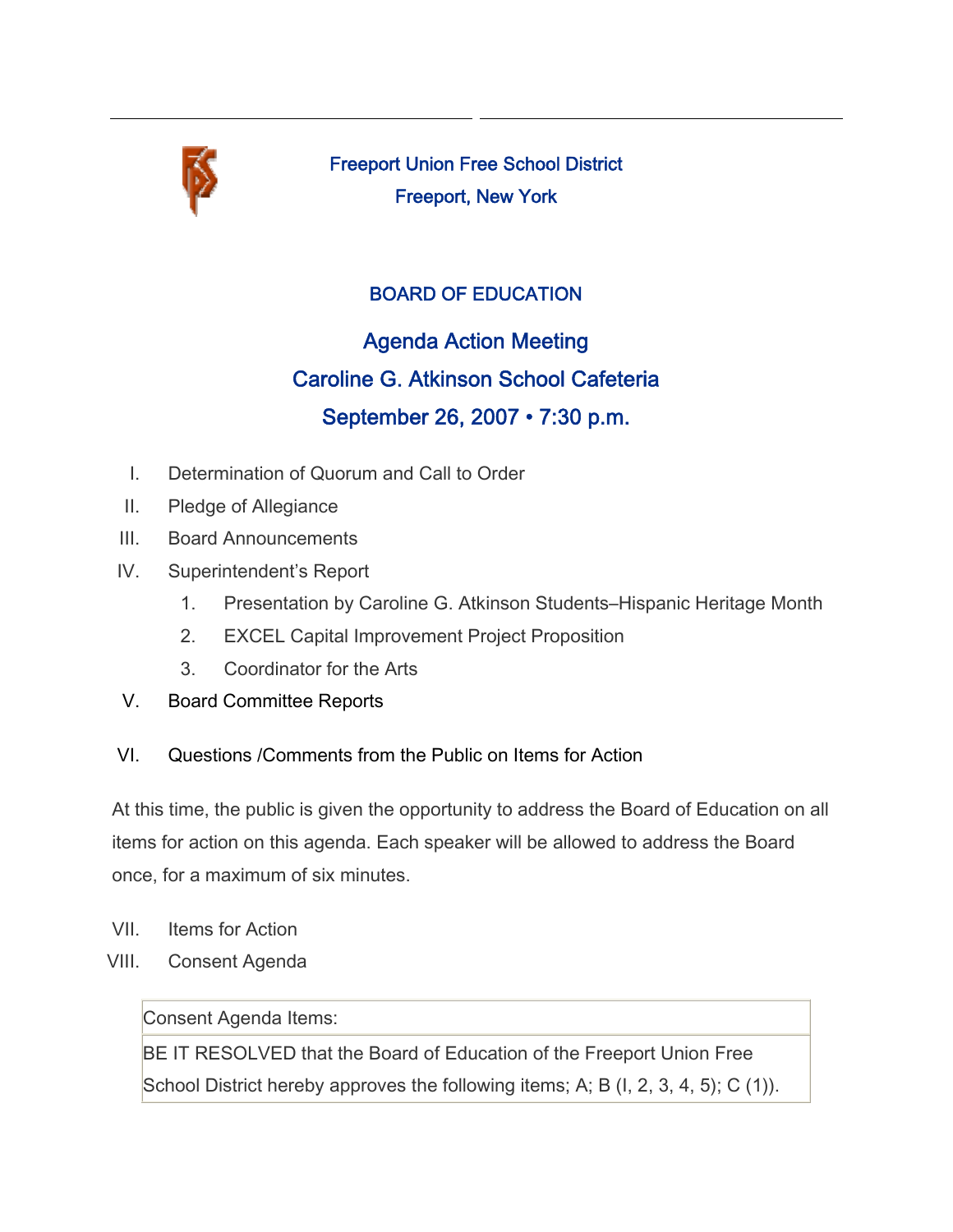A. Consent - Approve

Acceptance of the Minutes:

August 8, 2007; August 15, 2007; August 22, 2007

B. Consent - Approve

Personnel Action

- 1. Request for Leave of Absence
- 2. Change of Status
- 3. Resignation of Staff
- 4. Appointment of Staff of Supervisory and Co-Curricular Appointments
- C. Consent Approve

**Education** 

3. Acceptance of the Minutes from the Committees on Special Education and Preschool Special Education

August 27, 2007; September 6, 2007

D. Other Items for Action

Personnel

4. Retirement of Staff

Finance

5. Acceptance of a Gift